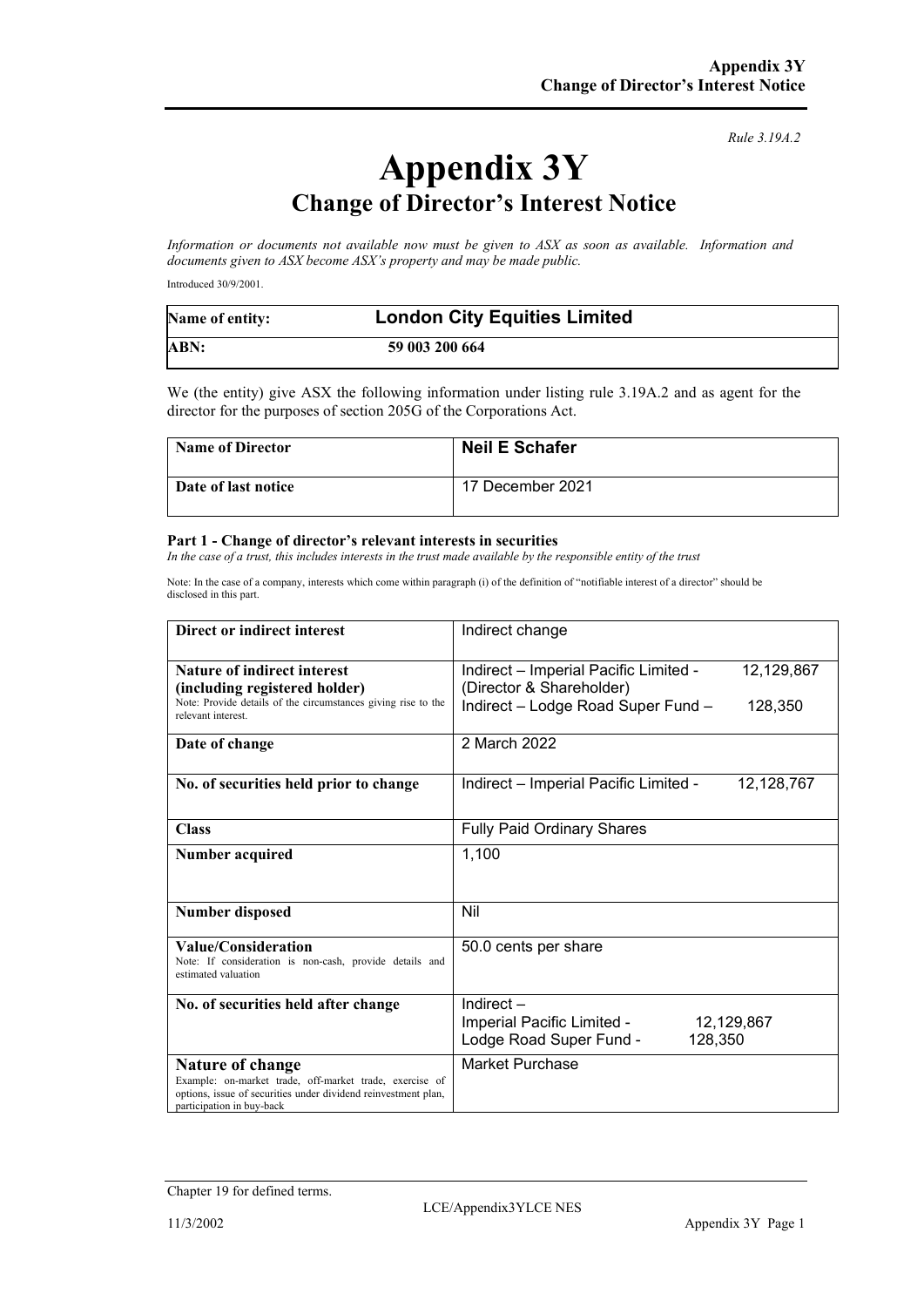### **Part 2 – Change of director's interests in contracts**

Note: In the case of a company, interests which come within paragraph (ii) of the definition of "notifiable interest of a director" should be disclosed in this part.

| <b>Detail of contract</b>                                                                                                                                                   | NА        |
|-----------------------------------------------------------------------------------------------------------------------------------------------------------------------------|-----------|
| <b>Nature of interest</b>                                                                                                                                                   | <b>NA</b> |
| Name of registered holder<br>(if issued securities)                                                                                                                         | <b>NA</b> |
| Date of change                                                                                                                                                              | NA        |
| No, and class of securities to which<br>interest related prior to change<br>Note: Details are only required for a contract in relation to which the<br>interest has changed | <b>NA</b> |
| Interest acquired                                                                                                                                                           | NА        |
| <b>Interest disposed</b>                                                                                                                                                    | NA.       |
| <b>Value/Consideration</b><br>Note: If consideration is non-cash, provide details and an estimated<br>valuation                                                             | <b>NA</b> |
| Interest after change                                                                                                                                                       | NA        |

### **Part 3 – Closed Period**

| Were the interests in the securities or $\vert$ No<br>contracts detailed above traded during a<br>closed period where prior written<br>permission was required? |                |
|-----------------------------------------------------------------------------------------------------------------------------------------------------------------|----------------|
| If so, was prior written clearance<br>provided to allow the trade to proceed<br>during this period?                                                             | Not Applicable |
| If prior clearance was provided, on what<br>date was this provided?                                                                                             | Not Applicable |

Signed …………………………………. 9 March 2022 P.E.J.Murray Director.

<sup>+</sup> See chapter 19 for defined terms.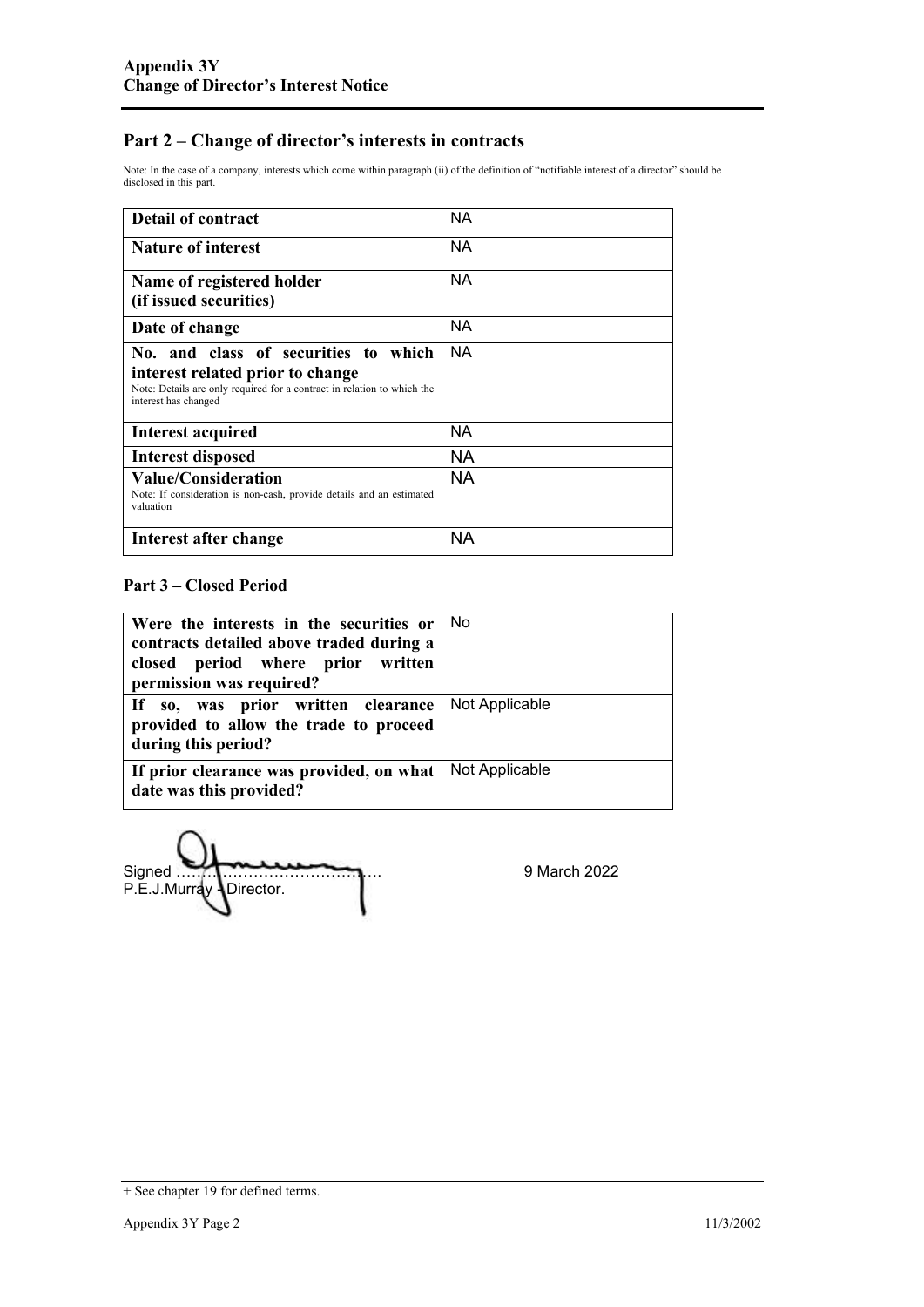*Rule 3.19A.2*

# **Appendix 3Y Change of Director's Interest Notice**

*Information or documents not available now must be given to ASX as soon as available. Information and documents given to ASX become ASX's property and may be made public.*

Introduced 30/9/2001.

| Name of entity: | <b>London City Equities Limited</b> |
|-----------------|-------------------------------------|
| ABN:            | 59 003 200 664                      |

We (the entity) give ASX the following information under listing rule 3.19A.2 and as agent for the director for the purposes of section 205G of the Corporations Act.

| <b>Name of Director</b> | <b>Peter E J Murray</b> |
|-------------------------|-------------------------|
| Date of last notice     | 17 December 2021        |

#### **Part 1 - Change of director's relevant interests in securities**

*In the case of a trust, this includes interests in the trust made available by the responsible entity of the trust*

Note: In the case of a company, interests which come within paragraph (i) of the definition of "notifiable interest of a director" should be disclosed in this part.

| <b>Direct or indirect interest</b>                                                                                                                         | Indirect interest change                                                                                                                                                                     |  |
|------------------------------------------------------------------------------------------------------------------------------------------------------------|----------------------------------------------------------------------------------------------------------------------------------------------------------------------------------------------|--|
| <b>Nature of indirect interest</b><br>(including registered holder)<br>Note: Provide details of the circumstances giving rise to the<br>relevant interest. | Imperial Pacific Limited - 12,129,867<br>Ordinary<br>Shares (Director & Shareholder)<br>Capel Court Corporation Pty Limited - 1,163,786<br>Ordinary Shares (Trustee - PEJ Murray Super Fund) |  |
| Date of change                                                                                                                                             | 2 March 2022                                                                                                                                                                                 |  |
| No. of securities held prior to change                                                                                                                     | Direct -<br>106,787<br>Indirect - Imperial Pacific Limited -<br>12,128,767<br>Capel Court Corporation Pty Ltd<br>1,163,786                                                                   |  |
| <b>Class</b>                                                                                                                                               | <b>Ordinary Shares</b>                                                                                                                                                                       |  |
| Number acquired                                                                                                                                            | 1,100 - Imperial Pacific Limited                                                                                                                                                             |  |
| <b>Number disposed</b>                                                                                                                                     | Nil                                                                                                                                                                                          |  |
| Value/Consideration<br>Note: If consideration is non-cash, provide details and<br>estimated valuation                                                      | 50.0 Cents per share - 16 Dec                                                                                                                                                                |  |
| No. of securities held after change                                                                                                                        | Direct -<br>106,787<br>Indirect -<br>Imperial Pacific Limited -<br>12,129,867<br>Capel Court Corporation Pty Ltd<br>1,163,786                                                                |  |

Chapter 19 for defined terms.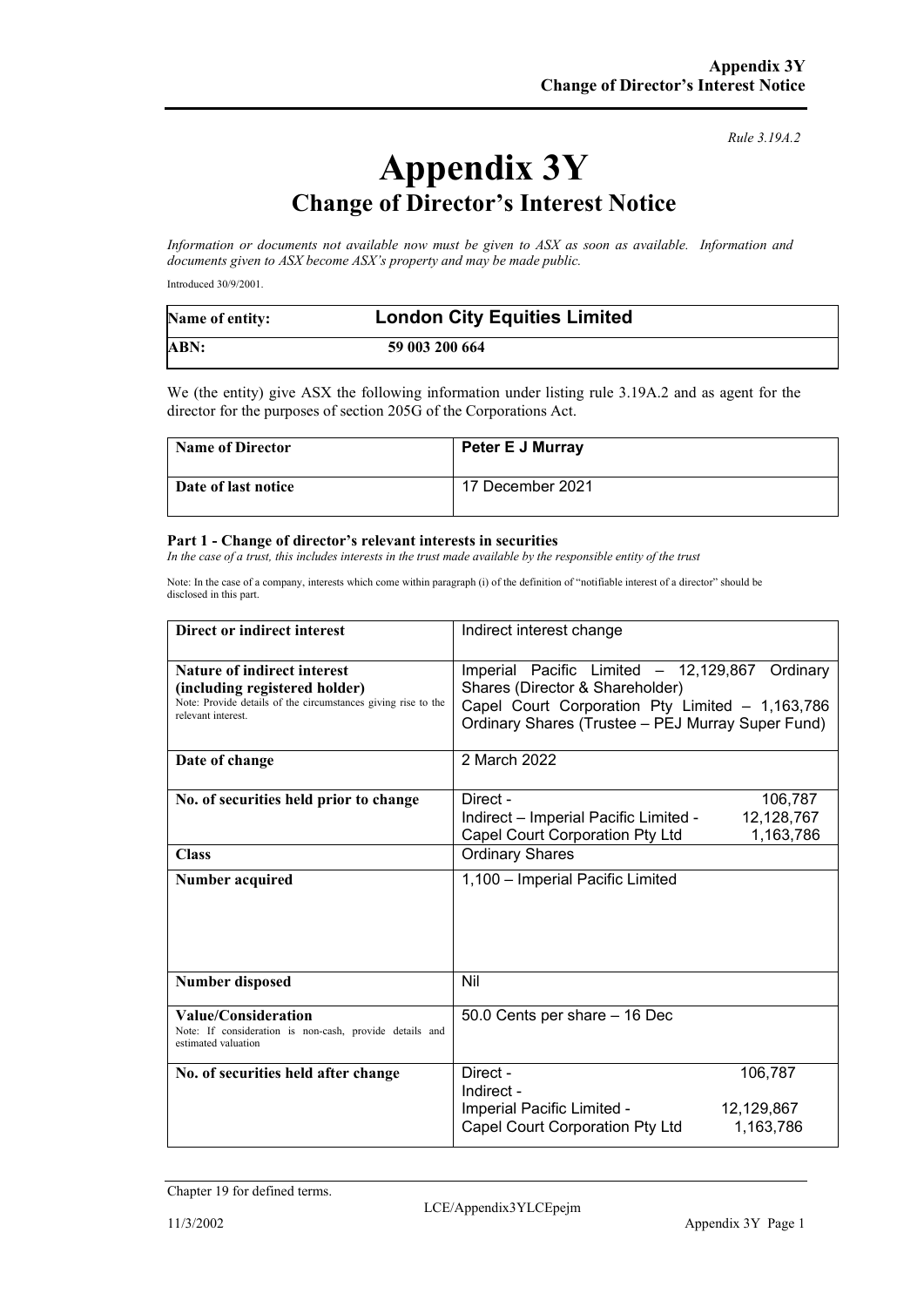| Nature of change                                                                                                                                       | Market Purchase |
|--------------------------------------------------------------------------------------------------------------------------------------------------------|-----------------|
| Example: on-market trade, off-market trade, exercise of<br>options, issue of securities under dividend reinvestment plan,<br>participation in buy-back |                 |

## **Part 2 – Change of director's interests in contracts**

Note: In the case of a company, interests which come within paragraph (ii) of the definition of "notifiable interest of a director" should be disclosed in this part.

| <b>Detail of contract</b>                                                                                                                                                   | <b>NA</b> |
|-----------------------------------------------------------------------------------------------------------------------------------------------------------------------------|-----------|
| <b>Nature of interest</b>                                                                                                                                                   | NA.       |
| Name of registered holder<br>(if issued securities)                                                                                                                         | <b>NA</b> |
| Date of change                                                                                                                                                              | <b>NA</b> |
| No. and class of securities to which<br>interest related prior to change<br>Note: Details are only required for a contract in relation to which the<br>interest has changed | NA        |
| <b>Interest acquired</b>                                                                                                                                                    | <b>NA</b> |
| <b>Interest disposed</b>                                                                                                                                                    | NA.       |
| <b>Value/Consideration</b><br>Note: If consideration is non-cash, provide details and an estimated<br>valuation                                                             | <b>NA</b> |
| Interest after change                                                                                                                                                       | <b>NA</b> |

### **Part 3 – Closed Period**

| Were the interests in the securities or<br>contracts detailed above traded during a<br>closed period where prior written<br>permission was required? | No.            |
|------------------------------------------------------------------------------------------------------------------------------------------------------|----------------|
| If so, was prior written clearance<br>provided to allow the trade to proceed<br>during this period?                                                  | Not Applicable |
| If prior clearance was provided, on what<br>date was this provided?                                                                                  | Not Applicable |

Signed …………………………………. 9 March 2022

<sup>+</sup> See chapter 19 for defined terms.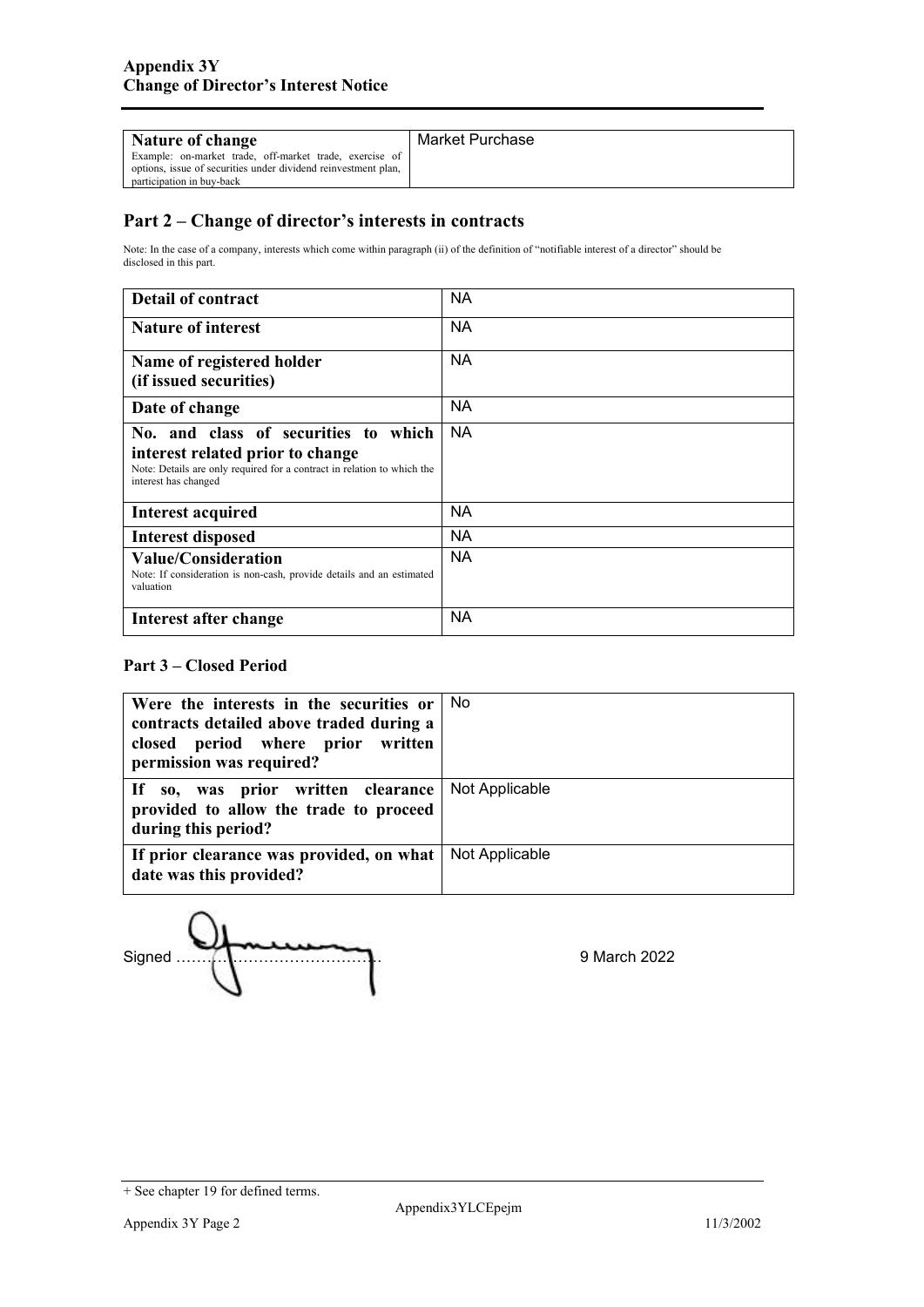*Rule 3.19A.2*

# **Appendix 3Y Change of Director's Interest Notice**

*Information or documents not available now must be given to ASX as soon as available. Information and documents given to ASX become ASX's property and may be made public.*

Introduced 30/9/2001.

| Name of entity: | <b>London City Equities Limited</b> |
|-----------------|-------------------------------------|
| ABN:            | 59 003 200 664                      |

We (the entity) give ASX the following information under listing rule 3.19A.2 and as agent for the director for the purposes of section 205G of the Corporations Act.

| <b>Name of Director</b> | <b>David G Butel</b> |
|-------------------------|----------------------|
| Date of last notice     | 17 December 2021     |

#### **Part 1 - Change of director's relevant interests in securities**

*In the case of a trust, this includes interests in the trust made available by the responsible entity of the trust* 

Note: In the case of a company, interests which come within paragraph (i) of the definition of "notifiable interest of a director" should be disclosed in this part.

| Direct or indirect interest                                                                                                                                | Indirect change                                                                                                                                         |
|------------------------------------------------------------------------------------------------------------------------------------------------------------|---------------------------------------------------------------------------------------------------------------------------------------------------------|
| <b>Nature of indirect interest</b><br>(including registered holder)<br>Note: Provide details of the circumstances giving rise to the<br>relevant interest. | Indirect $-$<br>DG Butel Superannuation Fund<br>(Grow Wrap)<br>120,934<br>Imperial Pacific Limited -<br>12,129,867<br>(Director & Shareholder)          |
| Date of change                                                                                                                                             | 2 March 2022                                                                                                                                            |
| No. of securities held prior to change<br><b>Class</b>                                                                                                     | Indirect $-$<br>DG Butel Superannuation Fund<br>(Grow Wrap)<br>120,934<br>Imperial Pacific Limited -<br>12,128,767<br><b>Fully Paid Ordinary Shares</b> |
| Number acquired                                                                                                                                            | 1,100                                                                                                                                                   |
| <b>Number disposed</b>                                                                                                                                     | Nil                                                                                                                                                     |
| Value/Consideration<br>Note: If consideration is non-cash, provide details and<br>estimated valuation                                                      | 50.0 Cents per share                                                                                                                                    |
| No. of securities held after change                                                                                                                        | Indirect $-$<br>DG Butel Superannuation Fund<br>(Grow Wrap)<br>120.934<br>Imperial Pacific Limited -<br>12,129,867                                      |

Chapter 19 for defined terms.